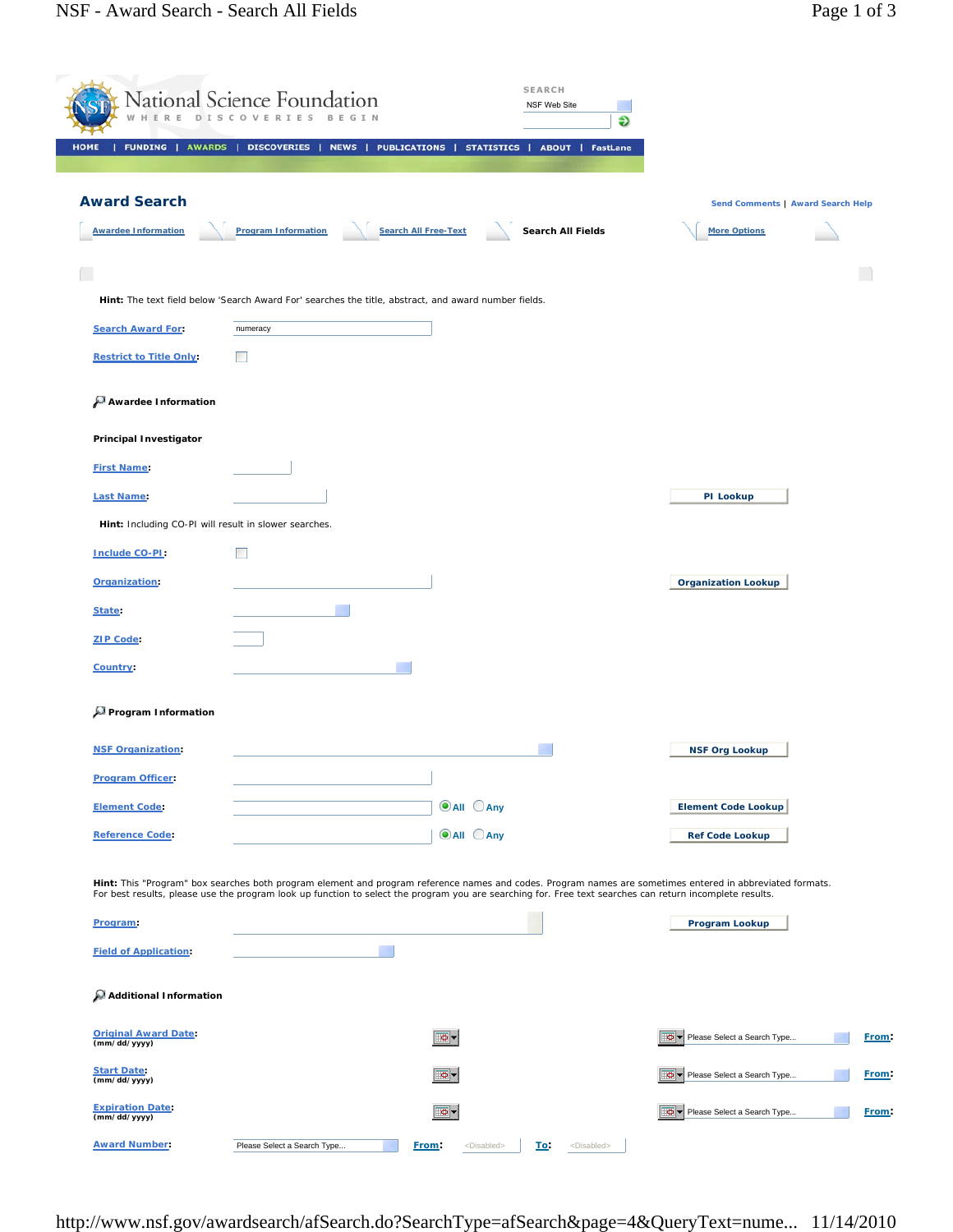$\overline{\phantom{a}}$ 

| Amount:                       |                                                                                               |
|-------------------------------|-----------------------------------------------------------------------------------------------|
| <b>Award Instrument:</b>      |                                                                                               |
|                               | Hint: Historical data is from prior to 1976. This data may not be as complete as recent data. |
| <b>Active Awards Only:</b>    |                                                                                               |
| Active and Expired Awards: () |                                                                                               |
| <b>Expired Awards Only:</b>   |                                                                                               |
| <b>Historical Awards:</b>     |                                                                                               |
|                               | <b>Search</b>                                                                                 |
| <b>Reset</b>                  |                                                                                               |

## **Search Results**

## **Back**

Results are sorted by award date, with the most recent awards at the top. Click on a column heading to re-sort the results. The up/down arrows at the right of each column title control whether the sort is ascending or descending. To view the abstract, click on the award number or title. Click on the data in other columns to perform a new search with that parameter.

## Refine Search

## **13 awards found, displaying all awards.**

| <b>Award</b><br><b>Number</b> | <b>Title</b>                                                                                                                                                                                              | <b>NSF</b><br><b>Organization</b> | Program(s)                                                                                              | <b>Start Date</b> | <b>Principal</b><br>Investigator | <b>State</b> | Organization                                     | <b>Awarded</b><br>Amount to<br>Date |
|-------------------------------|-----------------------------------------------------------------------------------------------------------------------------------------------------------------------------------------------------------|-----------------------------------|---------------------------------------------------------------------------------------------------------|-------------------|----------------------------------|--------------|--------------------------------------------------|-------------------------------------|
| 1010902                       | TV411 What's Cooking?<br>Serving Up Math and<br><b>Science</b>                                                                                                                                            | <b>DRL</b>                        | <b>INFORMAL SCIENCE</b><br><b>EDUCATION</b>                                                             | 09/15/2010        | Quinn, Alex                      | MA           | <b>Education Development Center</b>              | \$1,999,569.00                      |
| 1047757                       | The Psychology of<br><b>Number Processing in</b><br><b>Decision Making</b>                                                                                                                                | <b>SES</b>                        | <b>DECISION RISK &amp;</b><br><b>MANAGEMENT SCI</b>                                                     | 06/30/2010        | Peters, Ellen                    | OH           | <b>Ohio State University</b>                     | \$172,280.00                        |
| 0925008                       | <b>Reasoning processes</b><br>underlying decision<br>makers' use of expert<br>forecasts                                                                                                                   | <b>SES</b>                        | <b>DECISION RISK &amp;</b><br><b>MANAGEMENT SCI</b>                                                     | 09/15/2009        | Dieckmann, Nathan                | <b>OR</b>    | Decision Science Research Institute \$279,541.00 |                                     |
| 0922714                       | <b>Cultural Cognition of</b><br><b>Synthetic Biology Risks</b>                                                                                                                                            | <b>SES</b>                        | <b>DECISION RISK &amp;</b><br><b>MANAGEMENT SCI</b>                                                     | 08/15/2009        | Kahan, Dan                       | $C$ T        | <b>Yale University</b>                           | \$398,990.00                        |
| 0845966                       | CAREER: The role of<br>language in children's<br>acquisition of number<br>concepts                                                                                                                        | <b>DRL</b>                        | <b>REESE</b>                                                                                            | 07/01/2009        | Shusterman, Anna                 | CT           | <b>Wesleyan University</b>                       | \$285,048.00                        |
| 0826712                       | <b>DRU The Education</b><br><b>Effect and the</b><br>Demography of Risk:<br><b>Comparing Unschooled</b><br>and Schooled on<br><b>Everday Reasoning and</b><br>Decision-making about<br><b>Alcohol Use</b> | <b>SES</b>                        | HSD - DEC, RISK &<br><b>UNCERTAINTY, INFRAST</b><br><b>MGMT &amp; EXTREME</b><br><b>EVENTS</b>          | 10/01/2008        | Baker, David                     | <b>PA</b>    | Pennsylvania State Univ University<br>Park       | \$696,000.00                        |
| 0816517                       | <b>Infusing Quantitative</b><br><b>Literacy throughout the</b><br><b>Social Science</b><br>Curriculum                                                                                                     | <b>DUE</b>                        | CCLI-Type 3<br>(Comprehensive)                                                                          | 09/01/2008        | Frey, William                    | MI           | University of Michigan Ann Arbor                 | \$998,000.00                        |
| 0802581                       | Math and Science<br>Curriculum for the<br>Digital Bridge Academy                                                                                                                                          | <b>DUE</b>                        | <b>ADVANCED TECH</b><br><b>EDUCATION PROG, S-</b><br><b>STEM: SCHLR SCI TECH</b><br><b>ENG&amp;MATH</b> | 08/15/2008        | Navarro, Diego<br><b>James</b>   | CA           | <b>Cabrillo College</b>                          | \$899.959.00                        |
| 0823717                       | The History of American<br><b>Geographical Science</b>                                                                                                                                                    | <b>BCS</b>                        | <b>GEOGRAPHY AND</b><br><b>SPATIAL SCIENCES</b>                                                         | 07/15/2008        | Martin, Geoffrey                 | DC           | <b>Association of American</b><br>Geographers    | \$25,021.00                         |
| 0742457                       | The CUNY Science Now<br>GK-12 Program                                                                                                                                                                     | <b>DGE</b>                        | <b>GRAD TEACHING</b><br>FELLOWS IN K-12,<br><b>OFFICE OF</b><br>MULTIDISCIPLINARY AC                    | 06/01/2008        | Small, Gillian                   | <b>NY</b>    | <b>CUNY City University of New York</b>          | \$2.395.888.00                      |
| 0736271                       | <b>Mathematics Across the</b><br>Curriculum                                                                                                                                                               | <b>DUE</b>                        | <b>CCLI-Type 1</b><br>(Exploratory), S-<br><b>STEM: SCHLR SCI TECH</b><br><b>ENG&amp;MATH</b>           | 05/01/2008        | Hay, Carol                       | MA           | <b>Middlesex Community College</b>               | \$149,991.00                        |
| 0717604                       | <b>Quantitative Inquiry,</b><br>Reasoning, and<br><b>Knowledge in Student</b><br>Writing                                                                                                                  | <b>DUE</b>                        | <b>CCLI-Type 2</b><br>(Expansion), S-<br><b>STEM: SCHLR SCI TECH</b><br><b>ENG&amp;MATH</b>             | 09/15/2007        | Grawe, Nathan                    | MN           | <b>Carleton College</b>                          | \$567,345.00                        |
| 0448250                       | <b>CAREER: Evolution and</b><br>Development of<br>Numeracy                                                                                                                                                | <b>BCS</b>                        | <b>DEVELOP&amp; LEARNING</b><br><b>SCIENCES/CRL</b>                                                     | 07/01/2005        | Brannon, Elizabeth               | $NC$         | <b>Duke University</b>                           | \$400,309.00                        |
| <b>Export options:</b>        | CSV <sub>I</sub><br>Excel                                                                                                                                                                                 | <b>XML</b>                        |                                                                                                         |                   |                                  |              |                                                  |                                     |